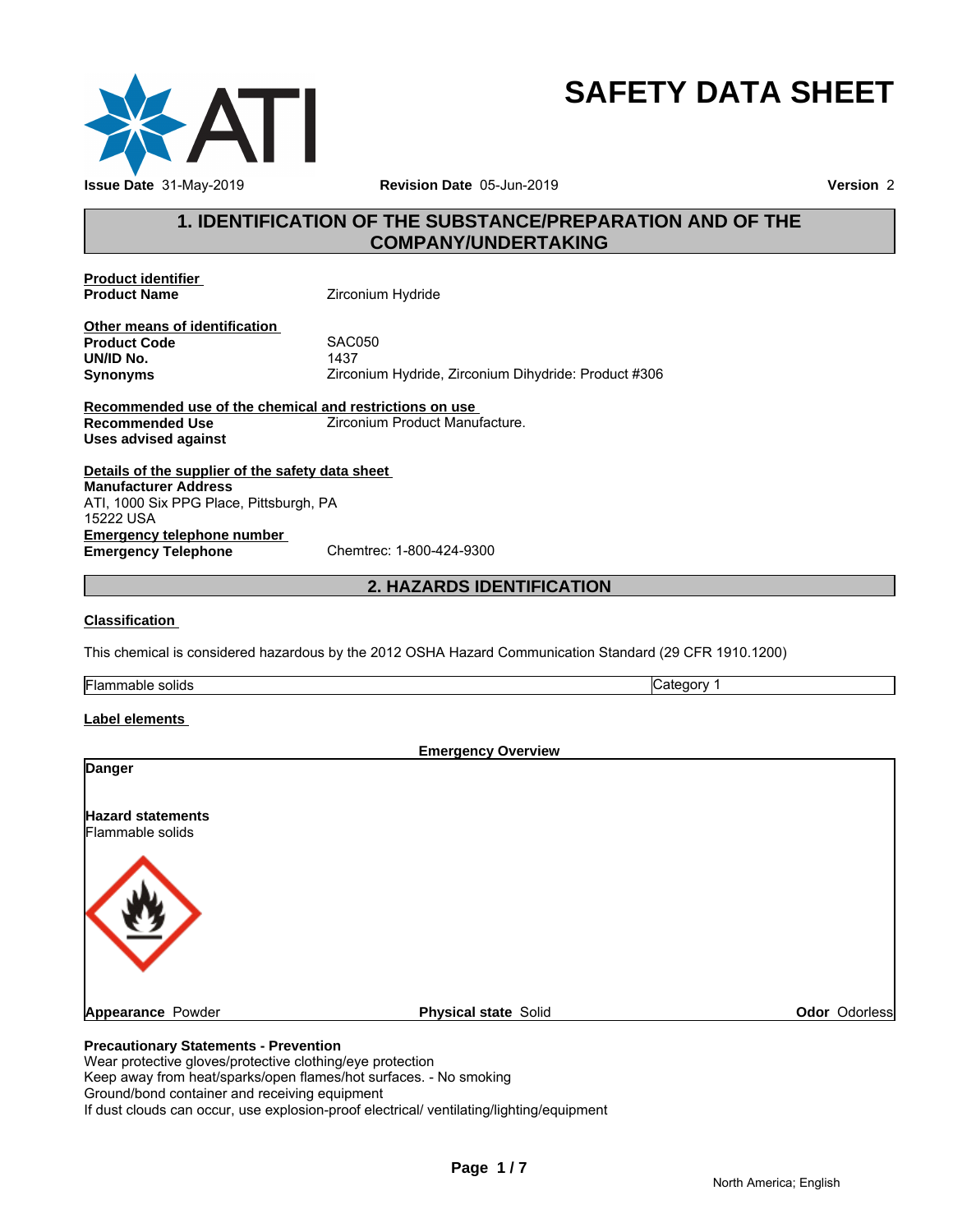In case of fire: Use salt (NaCl) or class D dry powder for extinction

#### **Hazards not otherwise classified (HNOC)**  Not applicable **Other Information**

#### **3. COMPOSITION/INFORMATION ON INGREDIENTS**

.

**Synonyms Example 2** Zirconium Hydride, Zirconium Dihydride: Product #306.

| . .<br><b>Cham</b> u<br>Name<br>mıcal<br>.<br>. | <b>CAS No.</b>                         | $\mathbf{a}$<br>.<br>70 |
|-------------------------------------------------|----------------------------------------|-------------------------|
| -<br>∠ırconıum<br>Hvdride                       | $\sim$ $\sim$<br><b>7704-</b><br>-99-0 | $\sim$<br>୬୪            |
|                                                 |                                        |                         |

|                           | <b>4. FIRST AID MEASURES</b>                                                                                                                           |
|---------------------------|--------------------------------------------------------------------------------------------------------------------------------------------------------|
| <b>First aid measures</b> |                                                                                                                                                        |
| Eye contact               | In the case of particles coming in contact with eyes during processing, treat as with any<br>foreign object.                                           |
| <b>Skin Contact</b>       | None under normal use conditions.                                                                                                                      |
| <b>Inhalation</b>         | If excessive amounts of smoke, fume, or particulate are inhaled during processing, remove<br>to fresh air and consult a qualified health professional. |
| Ingestion                 | IF SWALLOWED. Call a POISON CENTER or doctor/physician if you feel unwell.                                                                             |
|                           | Most important symptoms and effects, both acute and delayed                                                                                            |
| <b>Symptoms</b>           | None anticipated.                                                                                                                                      |
|                           | Indication of any immediate medical attention and special treatment needed                                                                             |
| Note to physicians        | Treat symptomatically.                                                                                                                                 |
|                           | <b>5. FIRE-FIGHTING MEASURES</b>                                                                                                                       |

#### **Suitable extinguishing media**

Isolate large fires and allow to burn out. Smother small fires with salt (NaCl) or class D dry powder fire extinguisher.

**Unsuitable extinguishing media** Do not spray water on burning metal as an explosion may occur. This explosive characteristic is caused by the hydrogen and steam generated by the reaction of water with the burning material.

#### **Specific hazards arising from the chemical**

Intense heat. Very fine, high surface area material resulting from grinding, buffing, polishing, or similar processes of this product may ignite spontaneously at room temperature. WARNING: Fine particles resulting from grinding, buffing, polishing, or similar processes of this product may form combustible dust-air mixtures. Keep particles away from all ignition sources including heat, sparks, and flame. Prevent dust accumulations to minimize combustible dust hazard.

**Hazardous combustion products**Not applicable.

**Explosion data Sensitivity to Mechanical Impact** None. **Sensitivity to Static Discharge** None.

**Protective equipment and precautions for firefighters**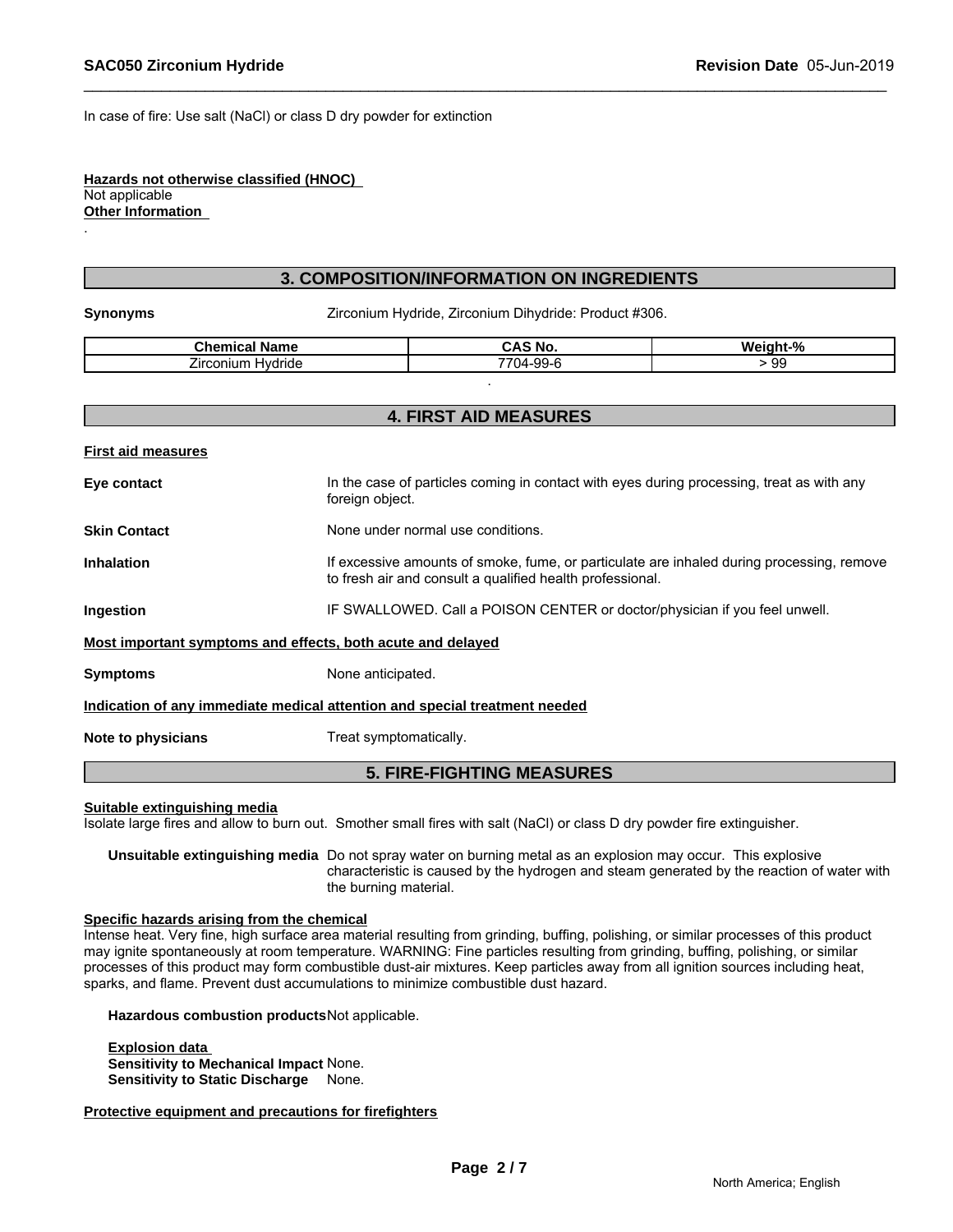Firefighters should wear self-contained breathing apparatus and full firefighting turnout gear. **6. ACCIDENTAL RELEASE MEASURES Personal precautions, protective equipment and emergency procedures Personal precautions** Use personal protective equipment as required. **For emergency responders** Use personal protective equipment as required. Follow Emergency Response Guidebook, Guide No. 138. **Environmental precautions Environmental precautions** Collect spillage to prevent release to the environment. **Methods and material for containment and cleaning up Methods for containment** Prevent further leakage or spillage if safe to do so. **Methods for cleaning up** Sweep up and shovel into suitable containers. Avoid creating uncontrolled dust. **7. HANDLING AND STORAGE Precautions for safe handling Advice on safe handling** Very fine, high surface area material resulting from grinding, buffing, polishing, or similar processes of this product may ignite spontaneously at room temperature. WARNING: Fine particles resulting from grinding, buffing, polishing, or similar processes of this product may form combustible dust-air mixtures. Keep particles away from all ignition sources including heat, sparks, and flame. Prevent dust accumulations to minimize combustible dust hazard. **Conditions for safe storage, including any incompatibilities Storage Conditions** Keep away from heat, sparks, flame and other sources of ignition (i.e., pilot lights, electric motors and static electricity). For long-term storage, keep sealed in argon-filled steel drums. **Incompatible materials Dissolves in hydrofluoric acid. Ignites in the presence of fluorine. When heated above** 200°C, reacts exothermically with the following: Chlorine, bromine, halocarbons, carbon tetrachloride, carbon tetrafluoride, and freon.

# **8. EXPOSURE CONTROLS/PERSONAL PROTECTION**

#### **Control parameters**

| - -<br>Chemical<br>Name     | . <i>.</i><br>ACGIH<br>. | <b>OCUA</b><br><b>DEL</b><br>--- |
|-----------------------------|--------------------------|----------------------------------|
| Hydride<br><b>Lirconium</b> |                          |                                  |
| 7704-99-6                   |                          |                                  |

#### **Appropriate engineering controls**

**Engineering Controls Avoid generation of uncontrolled particles.** 

#### **Individual protection measures, such as personal protective equipment**

| <b>Eye/face protection</b>    | When airborne particles may be present, appropriate eye protection is recommended. For<br>example, tight-fitting goggles, foam-lined safety glasses or other protective equipment that<br>shield the eyes from particles. |
|-------------------------------|---------------------------------------------------------------------------------------------------------------------------------------------------------------------------------------------------------------------------|
| Skin and body protection      | Fire/flame resistant/retardant clothing may be appropriate during hot work with the product.                                                                                                                              |
| <b>Respiratory protection</b> | When particulates/fumes/gases are generated and if exposure limits are exceeded or<br>irritation is experienced, proper approved respiratory protection should be worn.                                                   |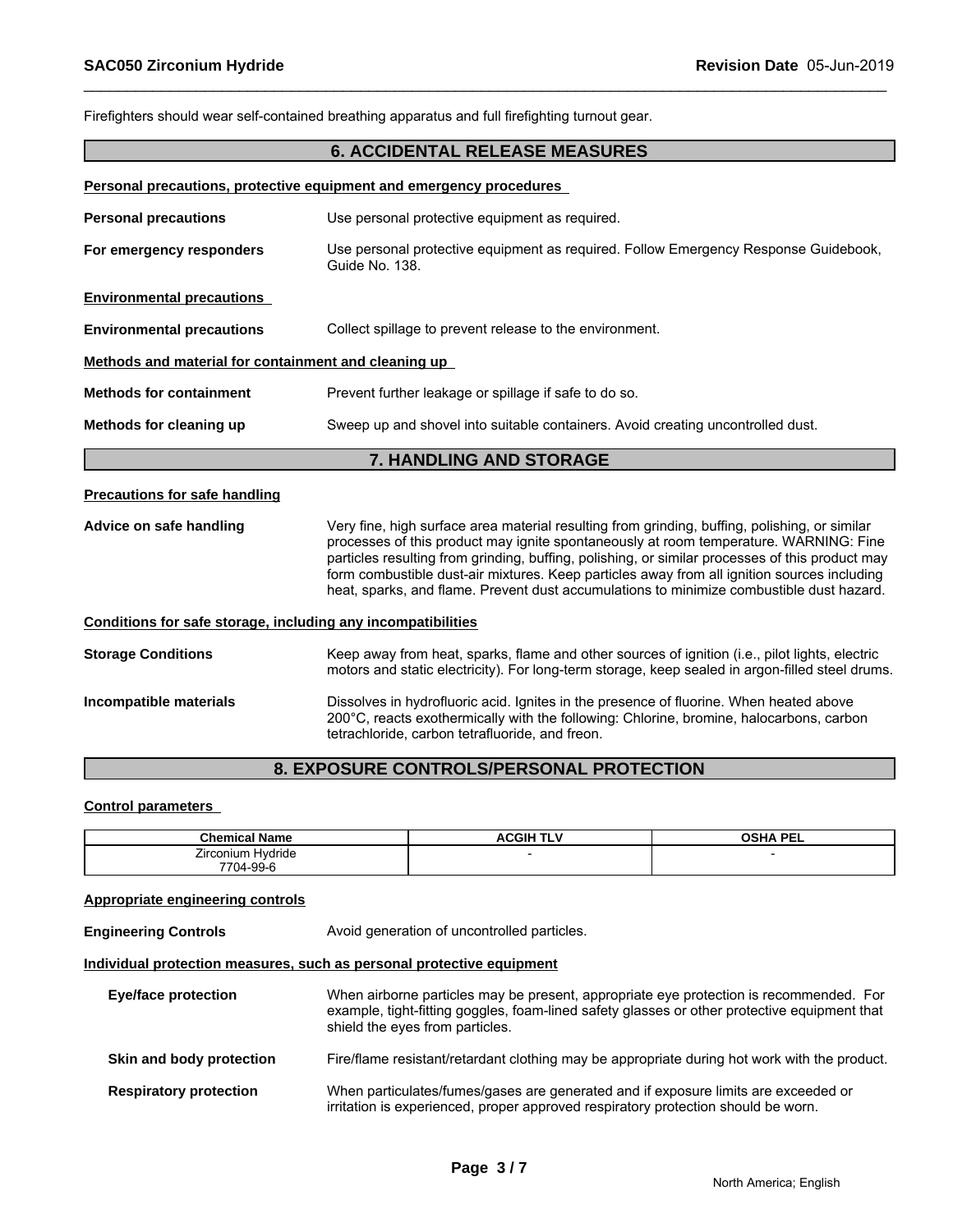Positive-pressure supplied air respirators may be required for high airborne contaminant concentrations. Respiratory protection must be provided in accordance with current local regulations.

**General Hygiene Considerations** Handle in accordance with good industrial hygiene and safety practice.

### **9. PHYSICAL AND CHEMICAL PROPERTIES**

#### **Information on basic physical and chemical properties**

| <b>Physical state</b>                | Solid                                     |                       |                |
|--------------------------------------|-------------------------------------------|-----------------------|----------------|
| Appearance                           | Powder                                    | Odor                  | Odorless       |
| <b>Color</b>                         | metallic dark grey to black               | <b>Odor threshold</b> | Not applicable |
|                                      |                                           |                       |                |
| <b>Property</b>                      | <b>Values</b>                             | Remarks • Method      |                |
| рH                                   |                                           | Not applicable        |                |
| Melting point / freezing point       | Evolves hydrogen above 300 °C /<br>570 °F |                       |                |
| <b>Boiling point / boiling range</b> |                                           |                       |                |
| <b>Flash point</b>                   |                                           |                       |                |
| <b>Evaporation rate</b>              |                                           | Not applicable        |                |
| Flammability (solid, gas)            |                                           | Flammable             |                |
| <b>Flammability Limit in Air</b>     |                                           |                       |                |
| <b>Upper flammability limit:</b>     |                                           |                       |                |
| Lower flammability limit:            |                                           |                       |                |
| Vapor pressure                       |                                           | Not applicable        |                |
| Vapor density                        |                                           | Not applicable        |                |
| <b>Specific Gravity</b>              | 5.6                                       |                       |                |
| <b>Water solubility</b>              | Insoluble                                 |                       |                |
| Solubility in other solvents         |                                           | Not applicable        |                |
| <b>Partition coefficient</b>         |                                           | Not applicable        |                |
| <b>Autoignition temperature</b>      |                                           | Not applicable        |                |
| <b>Decomposition temperature</b>     |                                           | Not applicable        |                |
| <b>Kinematic viscosity</b>           |                                           | Not applicable        |                |
| <b>Dynamic viscosity</b>             |                                           | Not applicable        |                |
| <b>Explosive properties</b>          | Not applicable                            |                       |                |
| <b>Oxidizing properties</b>          | Not applicable                            |                       |                |
| <b>Other Information</b>             |                                           |                       |                |
| <b>Softening point</b>               |                                           |                       |                |
| Molecular weight                     |                                           |                       |                |
| <b>VOC Content (%)</b>               | Not applicable                            |                       |                |
| <b>Density</b>                       |                                           |                       |                |
| <b>Bulk density</b>                  | 170 lb/ft3                                |                       |                |

# **10. STABILITY AND REACTIVITY**

# **Reactivity**

Not applicable

#### **Chemical stability**

Stable under normal conditions.

#### **Possibility of Hazardous Reactions**

None under normal processing.

**Hazardous polymerization** Hazardous polymerization does not occur.

#### **Conditions to avoid**

Dust formation and dust accumulation.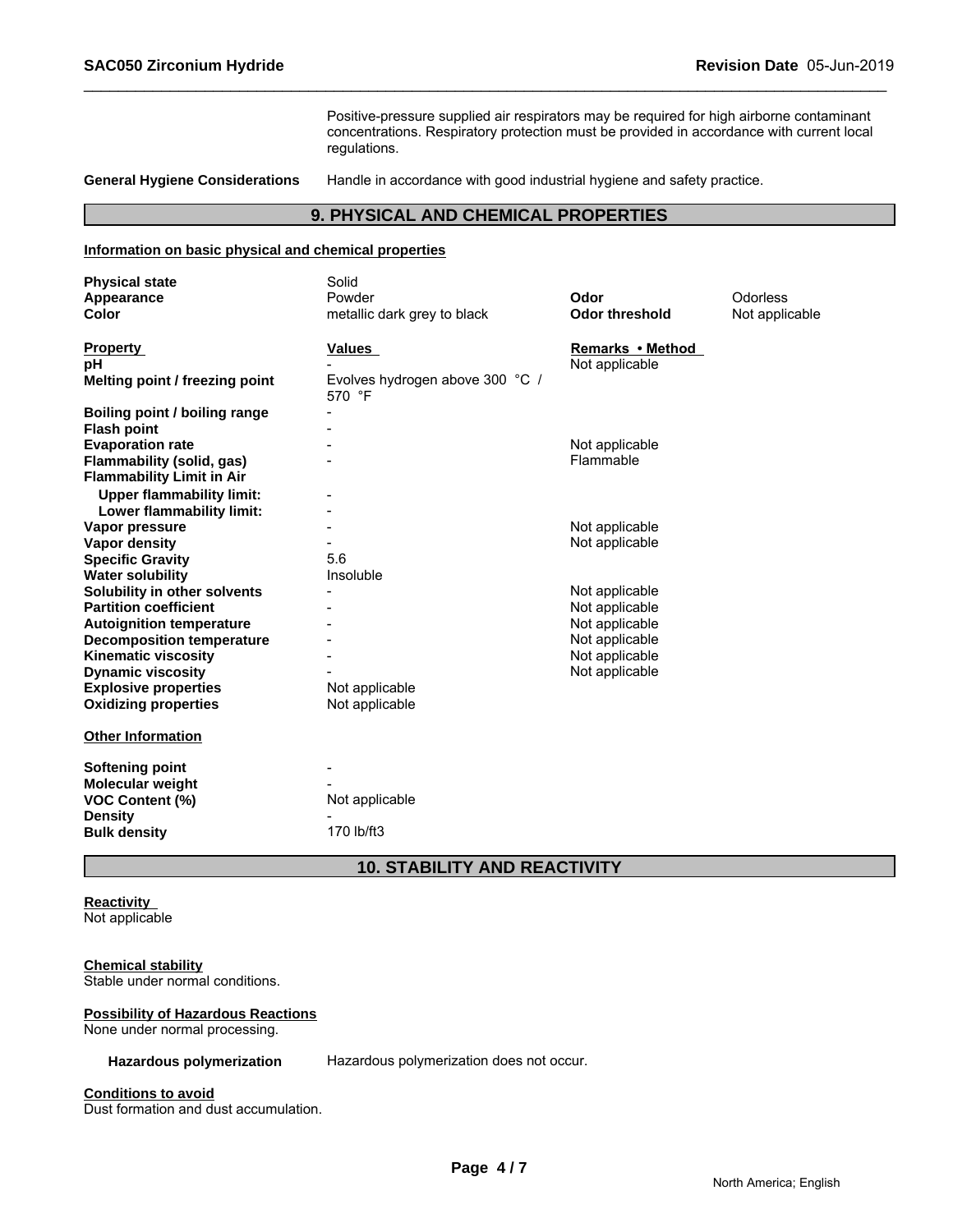#### **Incompatible materials**

Dissolves in hydrofluoric acid. Ignites in the presence of fluorine. When heated above 200°C, reacts exothermically with the following: Chlorine, bromine, halocarbons, carbon tetrachloride, carbon tetrafluoride, and freon.

#### **Hazardous Decomposition Products**

Not applicable.

# **11. TOXICOLOGICAL INFORMATION**

#### **Information on likely routes of exposure**

#### **Product Information**

| Product not classified. | <b>Inhalation</b>   |
|-------------------------|---------------------|
| Product not classified  | Eye contact         |
| Product not classified. | <b>Skin Contact</b> |
| Product not classified. | Ingestion           |
|                         |                     |

| <b>Chemical Name</b>            | LD50<br>Jral :                      | <b>Dermal LD50</b> | <b>Inhalation LC50</b> |
|---------------------------------|-------------------------------------|--------------------|------------------------|
| Zirconium Hydride<br>17704-99-6 | 500 <sup>c</sup><br>mq/kg bw<br>. . |                    |                        |

#### **Information on toxicological effects**

#### **Symptoms** None known.

# **Delayed and immediate effects as well as chronic effects from short and long-term exposure**

| <b>Acute toxicity</b>             | Product not classified. |
|-----------------------------------|-------------------------|
| <b>Skin corrosion/irritation</b>  | Product not classified. |
| Serious eye damage/eye irritation | Product not classified. |
| <b>Sensitization</b>              | Product not classified. |
| Germ cell mutagenicity            | Product not classified. |
| Carcinogenicity                   | Product not classified. |
| <b>Reproductive toxicity</b>      | Product not classified. |
| <b>STOT - single exposure</b>     | Product not classified. |
| <b>STOT - repeated exposure</b>   | Product not classified. |
| <b>Aspiration hazard</b>          | Product not classified. |

# **12. ECOLOGICAL INFORMATION**

#### **Ecotoxicity**

This product as shipped is not classified for aquatic toxicity.

| <b>Chemical Name</b>           | Algae/aguatic plants | Fish | <b>Toxicity to</b><br>microorganisms | Crustacea |
|--------------------------------|----------------------|------|--------------------------------------|-----------|
| Zirconium Hydride<br>7704-99-6 |                      |      |                                      |           |

#### **Persistence and degradability**

#### **Bioaccumulation**

.

.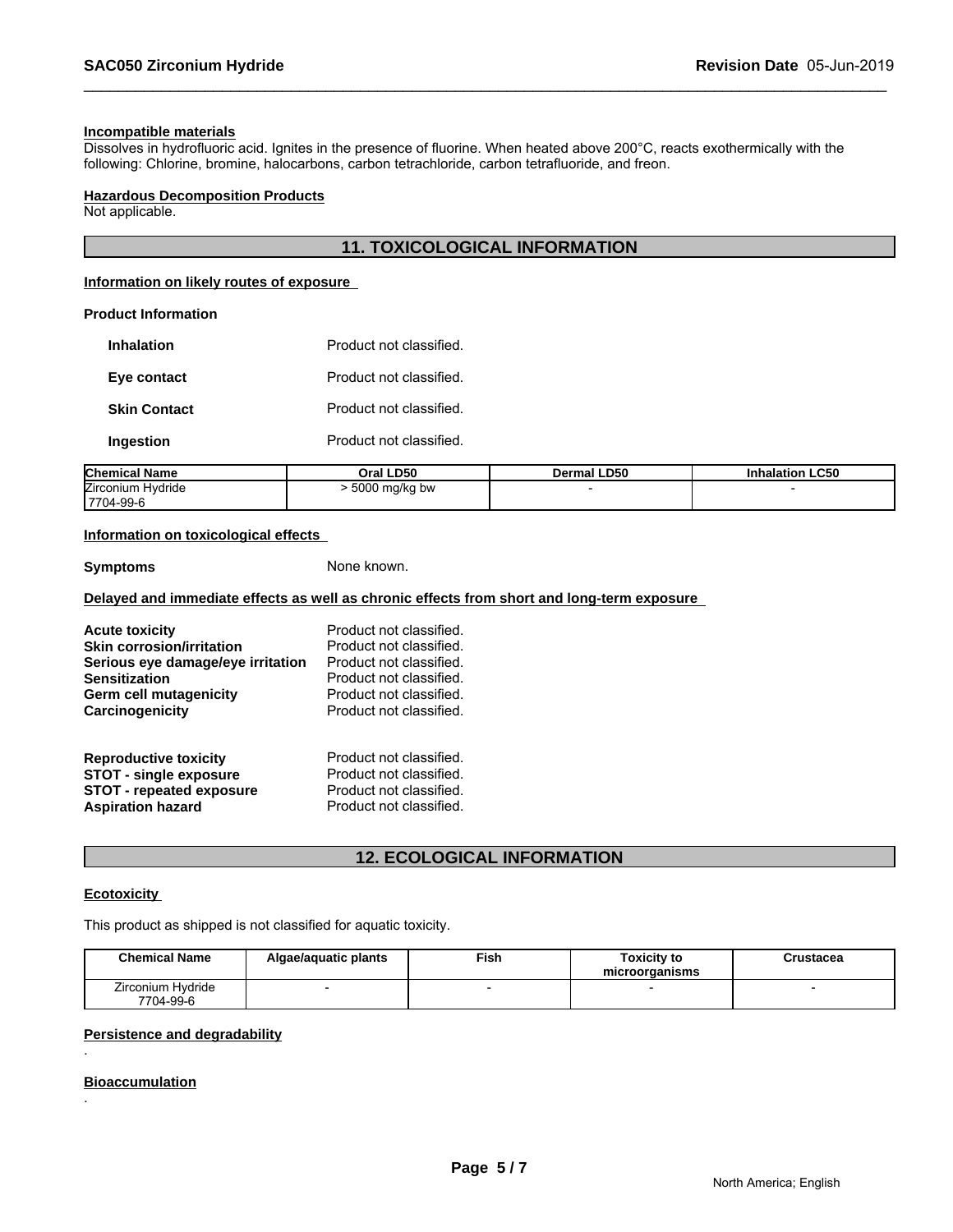#### **Other adverse effects**

# **13. DISPOSAL CONSIDERATIONS**

| Waste treatment methods |                                                                                                        |
|-------------------------|--------------------------------------------------------------------------------------------------------|
| Disposal of wastes      | Disposal should be in accordance with applicable regional, national and local laws and<br>regulations. |
| Contaminated packaging  | Disposal should be in accordance with applicable regional, national and local laws and<br>regulations. |

This product contains one or more substances that are listed with the State of California as a hazardous waste.

### **14. TRANSPORT INFORMATION**

| DOT                             | Regulated                    |
|---------------------------------|------------------------------|
| UN/ID No.                       | 1437                         |
| Proper shipping name            | Zirconium Hydride            |
| <b>Hazard Class</b>             | 4.1                          |
| <b>Packing Group</b>            | Ш                            |
| <b>Special Provisions</b>       | A19, A20, IB4, N34, T3, TP33 |
| <b>Emergency Response Guide</b> | 138                          |
| <b>Number</b>                   |                              |

#### **15. REGULATORY INFORMATION**

| <b>International Inventories</b> |                   |
|----------------------------------|-------------------|
| <b>TSCA</b>                      | Complies          |
| <b>DSL/NDSL</b>                  | Complies          |
| <b>EINECS/ELINCS</b>             | Complies          |
| <b>ENCS</b>                      | Complies          |
| <b>IECSC</b>                     | <b>Not Listed</b> |
| <b>KECL</b>                      | Complies          |
| <b>PICCS</b>                     | Complies          |
| <b>AICS</b>                      | <b>Not Listed</b> |

 **Legend:** 

 **TSCA** - United States Toxic Substances Control Act Section 8(b) Inventory

 **DSL/NDSL** - Canadian Domestic Substances List/Non-Domestic Substances List

 **EINECS/ELINCS** - European Inventory of Existing Chemical Substances/European List of Notified Chemical Substances

 **ENCS** - Japan Existing and New Chemical Substances

 **IECSC** - China Inventory of Existing Chemical Substances

 **KECL** - Korean Existing and Evaluated Chemical Substances

 **PICCS** - Philippines Inventory of Chemicals and Chemical Substances

 **AICS** - Australian Inventory of Chemical Substances

#### **US Federal Regulations**

#### **SARA 313**

Section 313 of Title III of the Superfund Amendments and Reauthorization Act of 1986 (SARA). This product does not contain any chemicals which are subject to the reporting requirements of the Act and Title 40 of the Code of Federal Regulations, Part 372

| <b>SARA 311/312 Hazard Categories</b> |     |  |
|---------------------------------------|-----|--|
| Acute health hazard                   | N٥  |  |
| <b>Chronic Health Hazard</b>          | N٥  |  |
| Fire hazard                           | Yes |  |